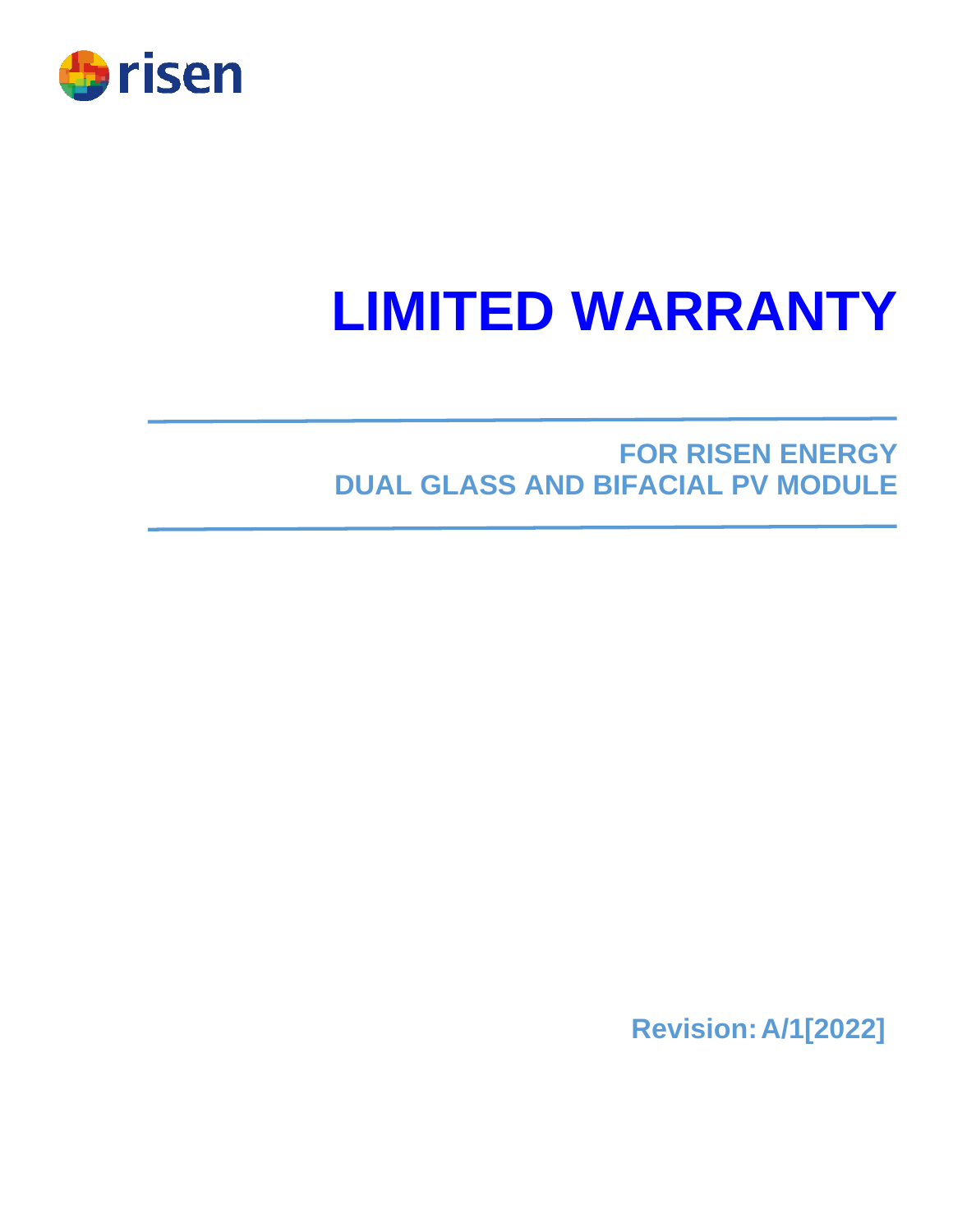

The warranties described in this limited warranty (such warranties being referred to collectively as this "Warranty") cover SPV MODULES manufactured by Risen Energy Co., Ltd ("Risen") as:

- 1. RSM60-6-xxxPDG (xxx=Module Power)
- 2. RSM120-6-xxxPDG (xxx=Module Power)
- 3. RSM72-6-xxxPDG (xxx=Module Power)
- 4. RSM144-6-xxxPDG (xxx=Module Power)
- 5. RSM60-6-xxxMDG or BMDG (xxx=Module Power)
- 6. RSM120-6-xxxMDG or BMDG (xxx=Module Power)
- 7. RSM72-6-xxxMDG or BMDG (xxx=Module Power)
- 8. RSM144-6-xxxMDG or BMDG (xxx=Module Power)
- 9. RSM132-6-xxxBMDG (xxx=Module Power)
- 10. RSM120-7-xxxBMDG (xxx=Module Power)
- 11. RSM144-7-xxxBMDG (xxx=Module Power)
- 12. RSM80-8-xxxBMDG (xxx=Module Power)
- 13. RSM90-8-xxxBMDG (xxx=Module Power)
- 14. RSM100-8-xxxBMDG (xxx=Module Power)
- 15. RSM110-8-xxxBMDG (xxx=Module Power)
- 16. RSM120-8-xxxBMDG (xxx=Module Power)
- 17. RSM132-8-xxxBMDG (xxx=Module Power)
- 18. RSM150-8-xxxBMDG (xxx=Module Power)
- 19. RSM160-8-xxxBMDG (xxx=Module Power)
- 20. RSM144-9-xxxBMDG (xxx=Module Power)
- 21. RSM156-9-xxxBMDG (xxx=Module Power)
- 22. RSM144-7-xxxBMDGZ (xxx=Module Power)
- 23. RSM110-8-xxxBMDGZ (xxx=Module Power)
- 24. RSM120-8-xxxBMDGZ (xxx=Module Power)
- 25. RSM132-8-xxxBMDGZ (xxx=Module Power)
- 26. RSM144-7-xxxBMTG (xxx=Module Power)
- 27. RSM110-8-xxxBMTG (xxx=Module Power)
- 28. RSM120-8-xxxBMTG (xxx=Module Power)
- 29. RSM132-8-xxxBMTG (xxx=Module Power)

This Limited Warranty is valid from April 1<sup>st</sup> 2021 and shall remain valid until superseded from time to time by a successive limited warranty.

This Limited Warranty applies to the SPV MODULES which are manufactured after April 1<sup>st</sup> 2021.

For the avoidance of doubt, all SPV MODULES supplied by Risen during the tenure of this Limited Warranty shall have the terms of this Limited Warranty applied during the SPV MODULE warranty periods as described herein.

Risen warrants to the Purchaser ("Purchaser") of any above-referenced SPV MODULE that, when shipped in its original container to its destination of installation, the SPV MODULE will be free from defective workmanship and materials under normal application, installation, use and service conditions, and at its option, Risen will either repair the defect or replace the defective SPV MODULE or part thereof with a new or remanufactured equivalent at no charge to Purchaser for parts or labor for the period(s) set forth herein.

This Warranty is in addition to whatever implied warranties may be granted to Purchaser by law; please see clause 5 following for additional details. All implied warranties including the warranties of merchantability and fitness for a particular purpose are limited to the period(s) set forth herein, which commence on the Warranty Start Date. No other offer of warranty, either expressly stated or implied, by any person or entity, will supersede the conditions of this Warranty.

#### **1. General Exclusion**

This Warranty shall be sole and exclusive warranties granted by Risen and shall be the sole and exclusive remedy available to Purchaser. This exclusion applies to the extent permissible by law. Correction of defects, in the manner and for the period of time described herein, shall constitute complete fulfillment of all liabilities and responsibilities of Risen to Purchaser or other end user with respect to the SPV MODULE and shall constitute full satisfaction of all claims, whether based on contract, negligence, and strict liability otherwise. In no event shall Risen be liable, or in any way responsible, for any damages or defects in the SPV MODULE that are caused by repairs or attempted repairs performed by anyone other than Risen or its employees or contractors or other service providers authorized by Risen. Risen shall not be liable or in any way responsible for any incidental or consequential loss. Risen's aggregate liability in damages or otherwise shall not exceed the invoice amount paid by Purchaser for the applicable SPV MODULE(s).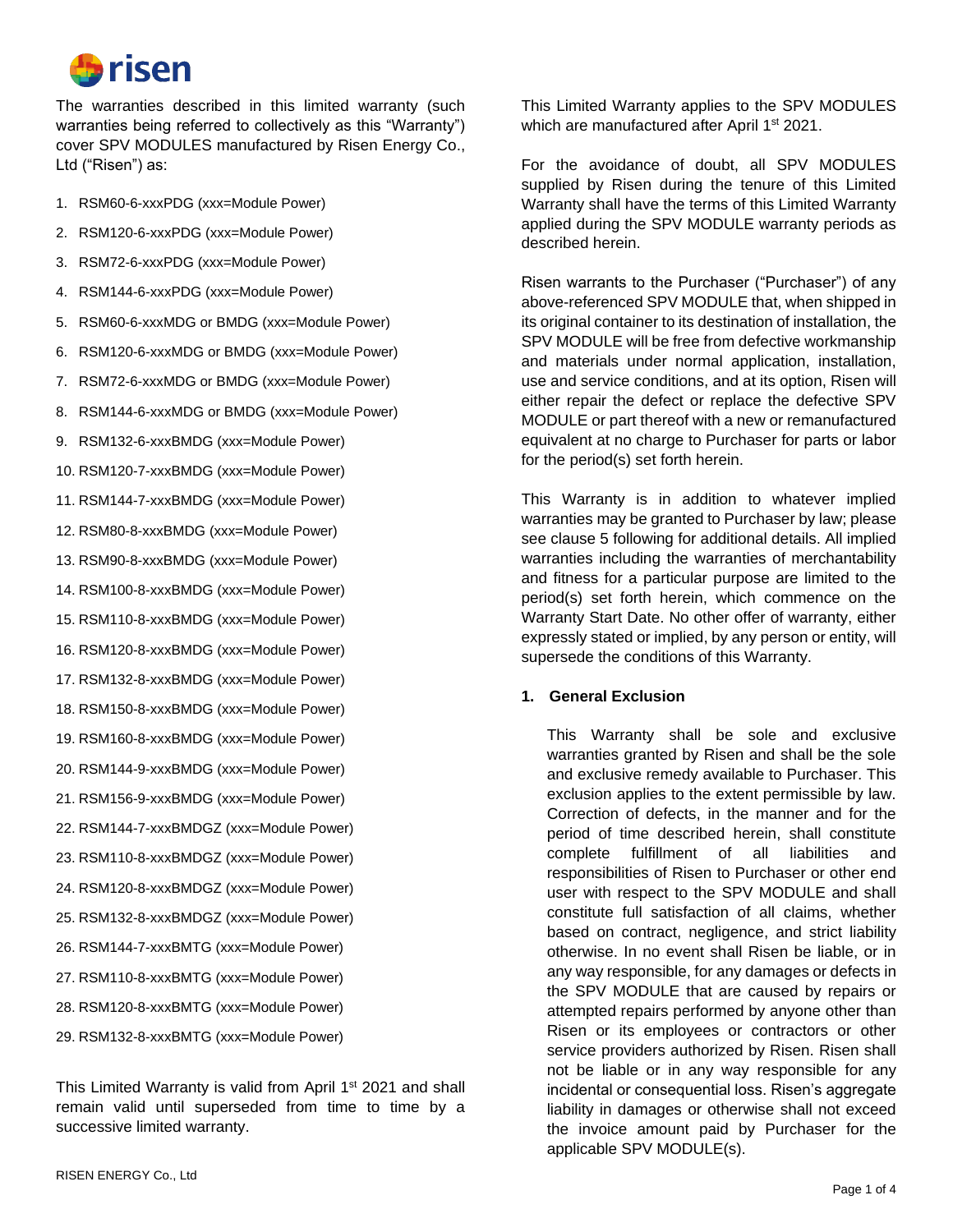

#### **2. Warranty**

#### **2.1. 12 Years Limited Product Warranty**

The warranty period for material defects and workmanship is for 12 years from the Warranty Start Date, and during such warranty period, the SPV MODULES(s):

- Will be free from material defects in design, materials and workmanship that impair the performance of the Module ("Limited Product Warranty");
- Will conform to the specifications and the drawings applicable thereto.

Any deterioration in appearance of the SPV MODULE(s), including any normal wear and tear, scratches, stains, mechanical wear, rust, mold, optical deterioration, that occur after delivery to Purchaser shall not qualify as a defect hereunder, if and to the extent such deterioration does not result in a material impairment of the functioning of the SPV MODULE(s). Glass breakage shall constitute a claim under this Warranty only to the extent that there is no external cause of the breakage.

#### **2.2. 30 Years Limited Power Warranty**

The warranty period with respect to minimum power output continues for a total of 30 years from the Warranty Start Date.

#### **2.2.1 Annual Power Variation**

At the end of the first year, minimum power will be not less than 98% for P-type Monocrystalline Solar PV Modules of the minimum rated power output as specified in Risen's Product Specification, provided that such loss in power is determined to be due to defects in material or workmanship, and at the end of each year after the first year, the power output will not have reduced by more than 0.45% per year of the original rated power output specified in Risen´s Product Specification, provided that such loss in power is determined to be due to defects in material or workmanship.

Notwithstanding clause 2.2.1 herein, Products identified with product identification number(s) with 156.75mm cells:

- 1. RSM60-6-xxxPDG (xxx=Module Power)
- 2. RSM120-6-xxxPDG (xxx=Module Power)
- 3. RSM72-6-xxxPDG (xxx=Module Power)
- 4. RSM144-6-xxxPDG (xxx=Module Power)
- 5. RSM60-6-xxxMDG or BMDG (xxx=Module Power)
- 6. RSM120-6-xxxMDG or BMDG (xxx=Module Power)
- 7. RSM72-6-xxxMDG or BMDG (xxx=Module Power)
- 8. RSM144-6-xxxMDG or BMDG (xxx=Module Power)
- 9. RSM132-6-xxxBMDG (xxx=Module Power)

At the end of the first year, minimum power will be not less than 97.5% for Polycrystalline Solar PV Modules, Cast-monocrystalline Solar PV Modules, and P-type Monocrystalline Solar PV Modules of the minimum rated power output as specified in Risen's Product Specification, provided that such loss in power is determined to be due to defects in material or workmanship, and at the end of each year after the first year, the power output will not have reduced by more than 0.5% per year of the original rated power output specified in Risen´s Product Specification, provided that such loss in power is determined to be due to defects in material or workmanship.

# **3. Additional Item(s) Excluded from Warranty Coverage**

This Warranty does not apply in the event that:

a) Purchaser has failed to pay the due purchase price to Risen or Risen's subsidiary if such subsidiary performed the sale to the Purchaser.

In the event that a customer has purchased the SPV MODULE directly ("Direct Customer") from Risen or a Risen subsidiary, the Direct Customer shall not be entitled to withhold the due purchase price or part thereof, as such withholding shall render the warranty inoperable until the purchase price is paid. In the event that a Direct Customer chooses to initiate a claim under the terms of the warranty and the due purchase price is not complete Risen shall inform the Purchaser of the details of the uninitiated claim whereafter the Purchaser can choose to resolve the unpaid due purchase price and re-instate the warranty to operational status;

b) Purchaser's failure to provide proof of purchase or product information;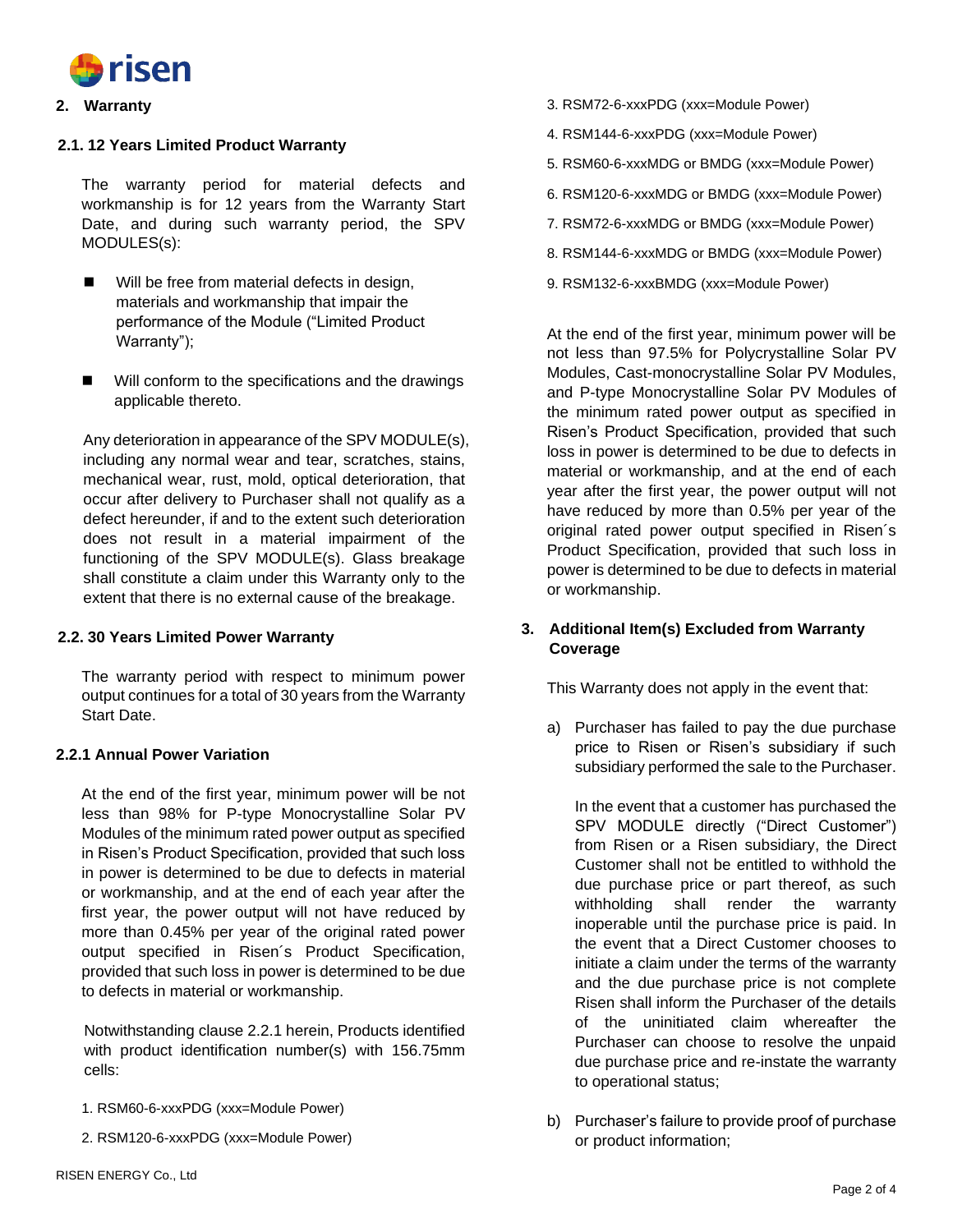

- c) If the SPV MODULE is improperly installed, or is abused or misused;
- d) If the type or serial number of the SPV MODULE has been altered, removed or made illegible;
- e) If the SPV MODULE is installed in a mobile (excluding a photovoltaic tracking system) or marine environment (excluding marine modules) or is subjected to improper voltage or power surges or abnormal environmental conditions (such as acid rain or other pollution);
- f) If the components of the construction on which the SPV MODULE is mounted are defective, causing external corrosion, mold discoloration or the like to occur;
- g) If the defects are caused by the SPV MODULE being subjected to any of the following: extreme thermal or environmental conditions or rapid changes in such conditions, corrosion, oxidation, modifications or connections not authorized by Risen, opening or repair not authorized by Risen, accident, force of nature (such as lightning strike), contamination by a chemical product, or other acts beyond Risen's reasonable control (including but not limited to damage by fire, flood, and the like);
- h) To death of or injury to persons resulting from any cause other than the negligence or willful misconduct of Risen or its employees or contractors or other agents or representatives;
- i) To incidental, consequential or special damages such as loss of use, loss of profits, revenues, business, goodwill, damage to reputation or expenses payable to a third party.

# **4. Various**

Neither the repair or replacement of the SPV MODULES, nor the supply of additional SPV MODULES, shall cause the amendment of the original Warranty Start Date, and the original periods of this Warranty shall not be extended thereby. Any replaced SPV MODULES shall become the property of Risen for their disposal. If Risen discontinues the type of SPV MODULE covered by this Warranty, Risen has the right to deliver another type of SPV MODULE (different in size, color, shape and/or power) of equivalent or greater power, as appropriate.

# **5. Statutory Rights**

This Warranty does not affect Purchaser's statutory rights available within Purchaser's jurisdictional territory in respect of the sale of consumer goods, and if such statutory rights exist, including but not limited to pursuant to national laws executing EC directive 99/44 or pursuant to the Magnuson Moss Warranty Act, such statutory rights will prevail over this Warranty. If the laws of Purchaser's jurisdictional territory do not allow the exclusion or limitation of consequential or incidental damages, the laws of such jurisdictional territory will prevail over this Warranty. Specifically applicable to Purchasers that are defined as "consumers" within the meaning of Australian Consumer Law, (a) Purchaser is entitled to (i) either the repair or the replacement of the goods, if the goods fail to be of acceptable quality, or (ii) either the replacement of the goods or the refund of its payment for the goods, if the goods undergo a major failure, and (b) if the goods undergo a major failure, Purchaser is also entitled to compensation for any reasonably foreseeable loss or damage.

# **6. Force Majeure**

Risen shall not be responsible or liable in any way to Purchaser for any non-performance or delay in performance under this Warranty due to acts God, war, riots, strikes, unavailability of suitable and sufficient labor, material, or capacity or technical or yield failures and any unforeseen event beyond its control, including but not limited to any technological or physical event or condition that is not reasonably known or understood at the time of the sale of the SPV MODULE(s) or the claim.

# **7. Severability**

If any provision of this Warranty or the application thereof to any person or circumstance is held illegal, invalid or otherwise unenforceable, such holding shall not affect any of the other provisions of this Warranty, and to that end, such other provisions of this Warranty shall be treated as severable.

# **8. Transferability**

This Warranty shall be transferable by Purchaser to a new legal owner of the SPV MODULE, provided that: